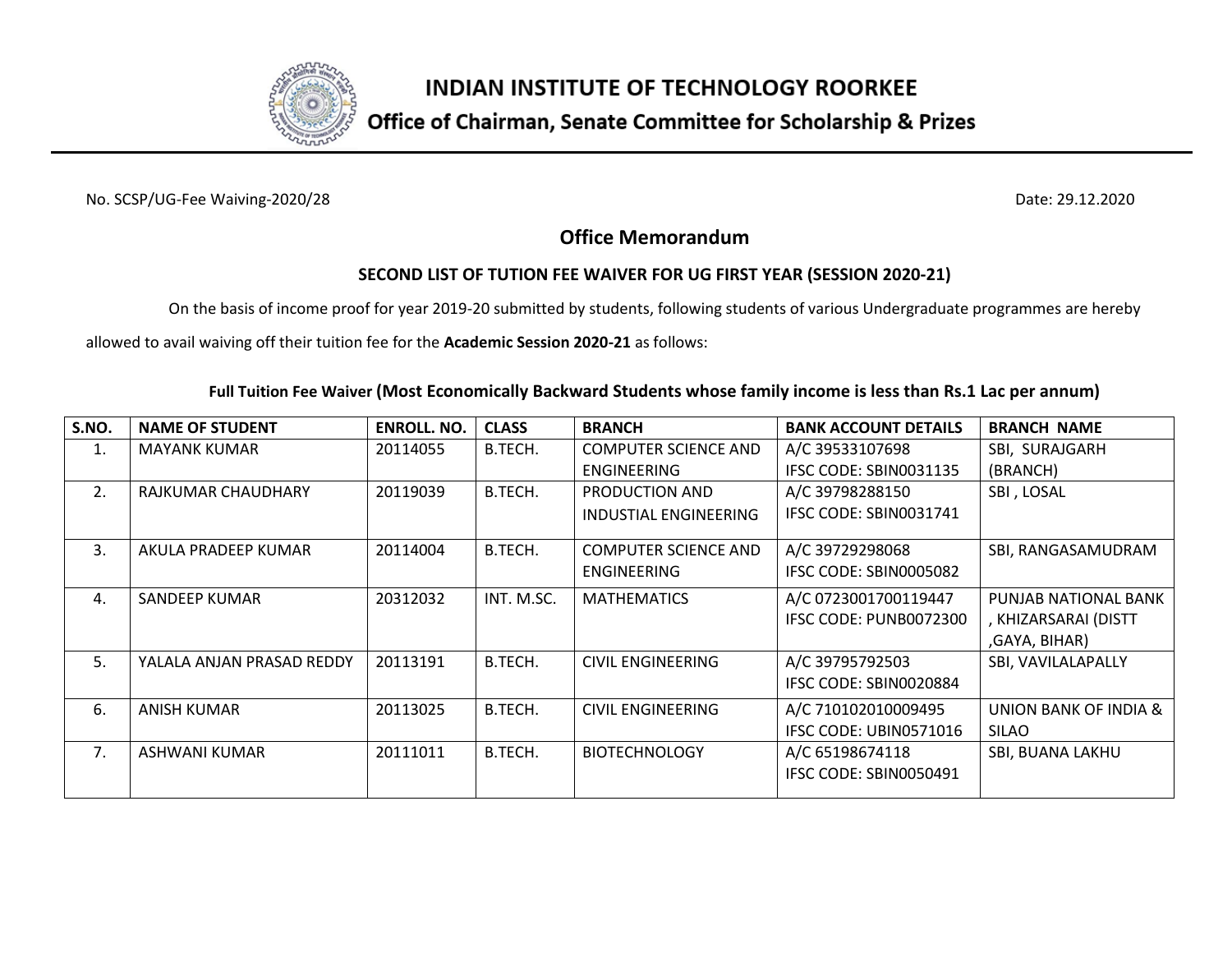

# Office of Chairman, Senate Committee for Scholarship & Prizes

| S.NO. | <b>NAME OF STUDENT</b> | <b>ENROLL. NO.</b> | <b>CLASS</b> | <b>BRANCH</b>               | <b>BANK ACCOUNT DETAILS</b>   | <b>BRANCH NAME</b>       |
|-------|------------------------|--------------------|--------------|-----------------------------|-------------------------------|--------------------------|
| 8.    | <b>ANKIT KUMAR</b>     | 20113027           | B.TECH.      | <b>CIVIL ENGINEERING</b>    | A/C 39798402679               | SBI & HANUMAN            |
|       |                        |                    |              |                             | IFSC CODE: SBIN0009005        | NAGAR (PATNA)            |
|       |                        |                    |              |                             |                               |                          |
| 9.    | <b>HARSHIT VAISH</b>   | 20113059           | B.TECH.      | <b>CIVIL ENGINEERING</b>    | A/C 39728565977               | SBI, DABAULI KANPUR      |
|       |                        |                    |              |                             | IFSC CODE: SBIN0005393        |                          |
| 10.   | PATCHIGOLLA MANJUNADHA | 20117089           | B.TECH.      | MECHANICAL                  | A/C 39752245493               | SBI, & SANKHAVARAM       |
|       |                        |                    |              | ENGINEERING                 | IFSC CODE: SBIN0003174        | <b>BRANCH</b>            |
| 11.   | <b>ROHIT PAL</b>       | 20115116           | B.TECH.      | ELECTRICAL ENGINEERING      | A/C 1565104000052739          | IDBI, TIKAMGARH MP       |
|       |                        |                    |              |                             | IFSC CODE: IBKL0001565        |                          |
| 12.   | PRIYANSHI GUPTA        | 20112086           | B.TECH.      | <b>CHEMICAL ENGINEERING</b> | A/C 07180100022922            | <b>BANK OF BARODA</b>    |
|       |                        |                    |              |                             | <b>IFSC CODE: BARBOLAKHIM</b> | <b>BRANCH LAKHIMPUR</b>  |
| 13.   | <b>ANISH KUMAR</b>     | 20116011           | B.TECH.      | <b>ELECTRONICS AND</b>      | A/C 465411610001339           | <b>BANK OF INDIA,</b>    |
|       |                        |                    |              | <b>COMMUNICATION</b>        | IFSC CODE: BKID0004654        | <b>HAJIPUR</b>           |
|       |                        |                    |              | ENGINEERING                 |                               |                          |
| 14.   | SANDEEP MUWAL          | 20113142           | B.TECH.      | <b>CIVIL ENGINEERING</b>    | A/C 39764127157               | SBI, DHANKOLI            |
|       |                        |                    |              |                             | IFSC CODE: SBIN0032055        |                          |
| 15.   | <b>DEEPAK</b>          | 20111016           | B.TECH.      | <b>BIOTECHNOLOGY</b>        | A/C 18720100026138            | <b>BANK OF BARODA,</b>   |
|       |                        |                    |              |                             | IFSC CODE: BARBOINDJOD        | <b>INDUSTRIAL ESTATE</b> |
|       |                        |                    |              |                             |                               | <b>BR. JODHPUR</b>       |
|       |                        |                    |              |                             |                               |                          |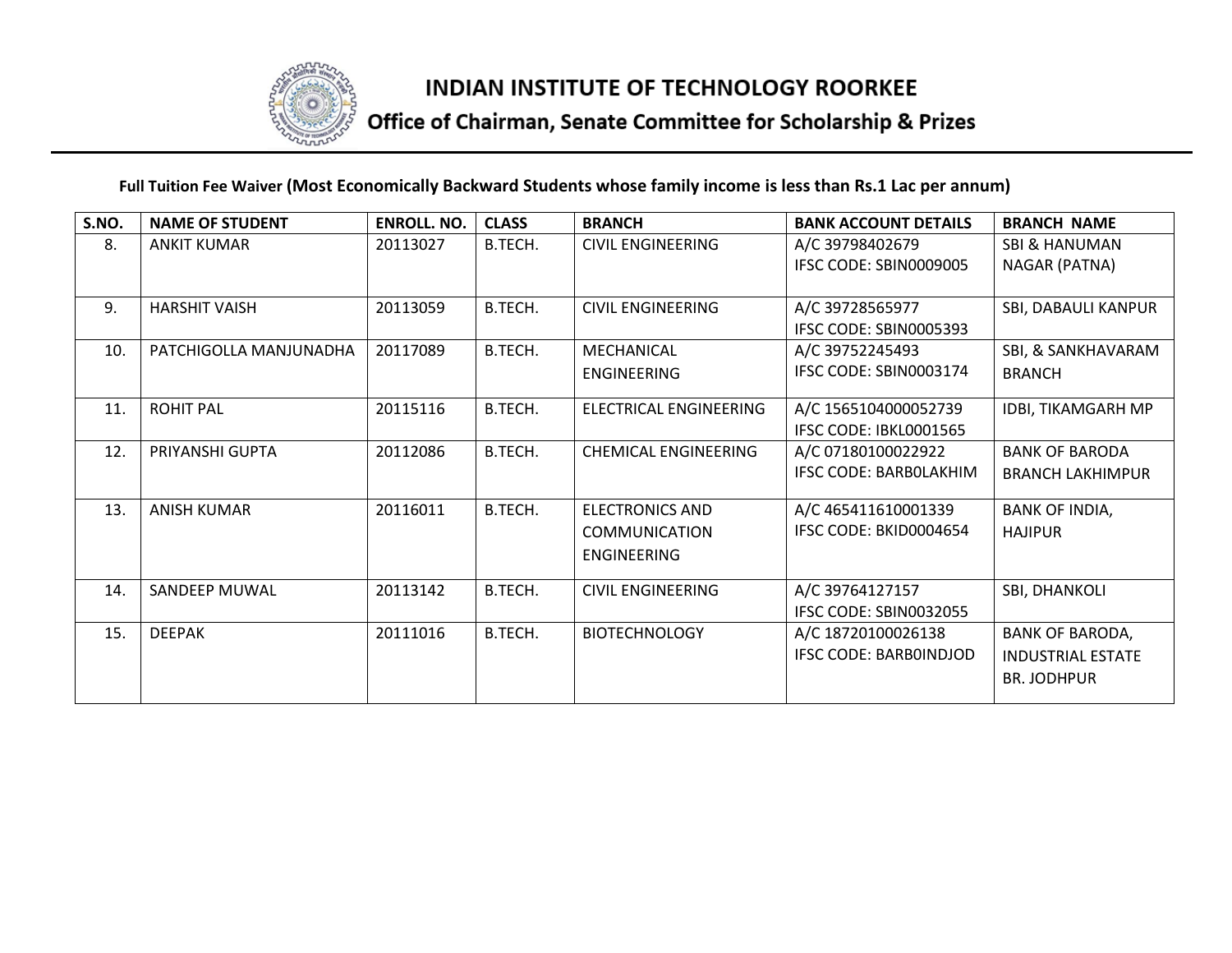

# Office of Chairman, Senate Committee for Scholarship & Prizes

| S.NO. | <b>NAME OF STUDENT</b> | <b>ENROLL. NO.</b> | <b>CLASS</b> | <b>BRANCH</b>                | <b>BANK ACCOUNT DETAILS</b>               | <b>BRANCH NAME</b>                           |
|-------|------------------------|--------------------|--------------|------------------------------|-------------------------------------------|----------------------------------------------|
| 16.   | <b>AYUSH YADAV</b>     | 20112031           | B.TECH.      | <b>CHEMICAL ENGINEERING</b>  | A/C 35136008508<br>IFSC CODE: SBIN0004869 | SBI, KAMACHHA                                |
| 17.   | <b>ASHISH KUMAR</b>    | 20111010           | B.TECH.      | <b>BIOTECHNOLOGY</b>         | A/C 59141373565                           | (VARANASI)<br><b>ALLAHABAD &amp; KURHANI</b> |
|       |                        |                    |              |                              | IFSC CODE: ALLA0210322                    | <b>BRANCH</b>                                |
|       |                        |                    |              |                              |                                           |                                              |
| 18.   | <b>ABHISHEK KUMAR</b>  | 20117004           | B.TECH.      | MECHANICAL                   | A/C 50360870845                           | ALLAHABAD BANK,                              |
|       |                        |                    |              | <b>ENGINEERING</b>           | IFSC CODE: ALLA0211052                    | CHANDOURI, TISRI,                            |
|       |                        |                    |              |                              |                                           | <b>GIRIDIH</b>                               |
| 19.   | <b>ARYAN RAJPUT</b>    | 20118015           | B.TECH.      | <b>METALLURGICAL AND</b>     | A/C 36189624788                           | SBI, HALDAUR (BIJNOR)                        |
|       |                        |                    |              | <b>MATERIAL SCIENCE</b>      | IFSC CODE: SBIN0011172                    |                                              |
| 20.   | <b>SHIVIKA</b>         | 20411033           | INT. M.TECH. | <b>GEOPHYSICAL</b>           | A/C 38982881502                           | SBI, VIKAS BHAWAN                            |
|       |                        |                    |              | <b>TECHNOLOGY</b>            | IFSC CODE: SBIN0018954                    | MUZAFFARNAGAR                                |
| 21.   | NUTHI SAI CHANDRA      | 20112073           | B.TECH.      | <b>CHEMICAL ENGINEERING</b>  | A/C 133910100110252                       | <b>UNION BANK OF</b>                         |
|       |                        |                    |              |                              | IFSC CODE: ANDB0001339                    | INDIA(ANDHRA BANK) -                         |
|       |                        |                    |              |                              |                                           | (1339 RAMNAGAR,                              |
|       |                        |                    |              |                              |                                           | HYDERABAD)                                   |
| 22.   | <b>EKLAVYA KUMAR</b>   | 20116032           | B.TECH.      | <b>ELECTRONICS AND</b>       | A/C 1356016203454176                      | <b>UTKARSH SMALL</b>                         |
|       |                        |                    |              | <b>COMMUNICATION</b>         | IFSC CODE: UTKS0001356                    | FINANCE BANK, ARRAH                          |
|       |                        |                    |              | ENGINEERING                  |                                           |                                              |
| 23.   | <b>KARTIK PANWAR</b>   | 20118040           | B.TECH.      | <b>METALLURGICAL AND</b>     | A/C 217401000010007                       | <b>INDIAN OVERSEAS BANK</b>                  |
|       |                        |                    |              | <b>MATERIALS ENGINEERING</b> | IFSC CODE: IOBA0002174                    | <b>RAJENDRA NAGAR</b>                        |
|       |                        |                    |              |                              |                                           | ALWAR(RAJASTHAN)                             |
|       |                        |                    |              |                              |                                           |                                              |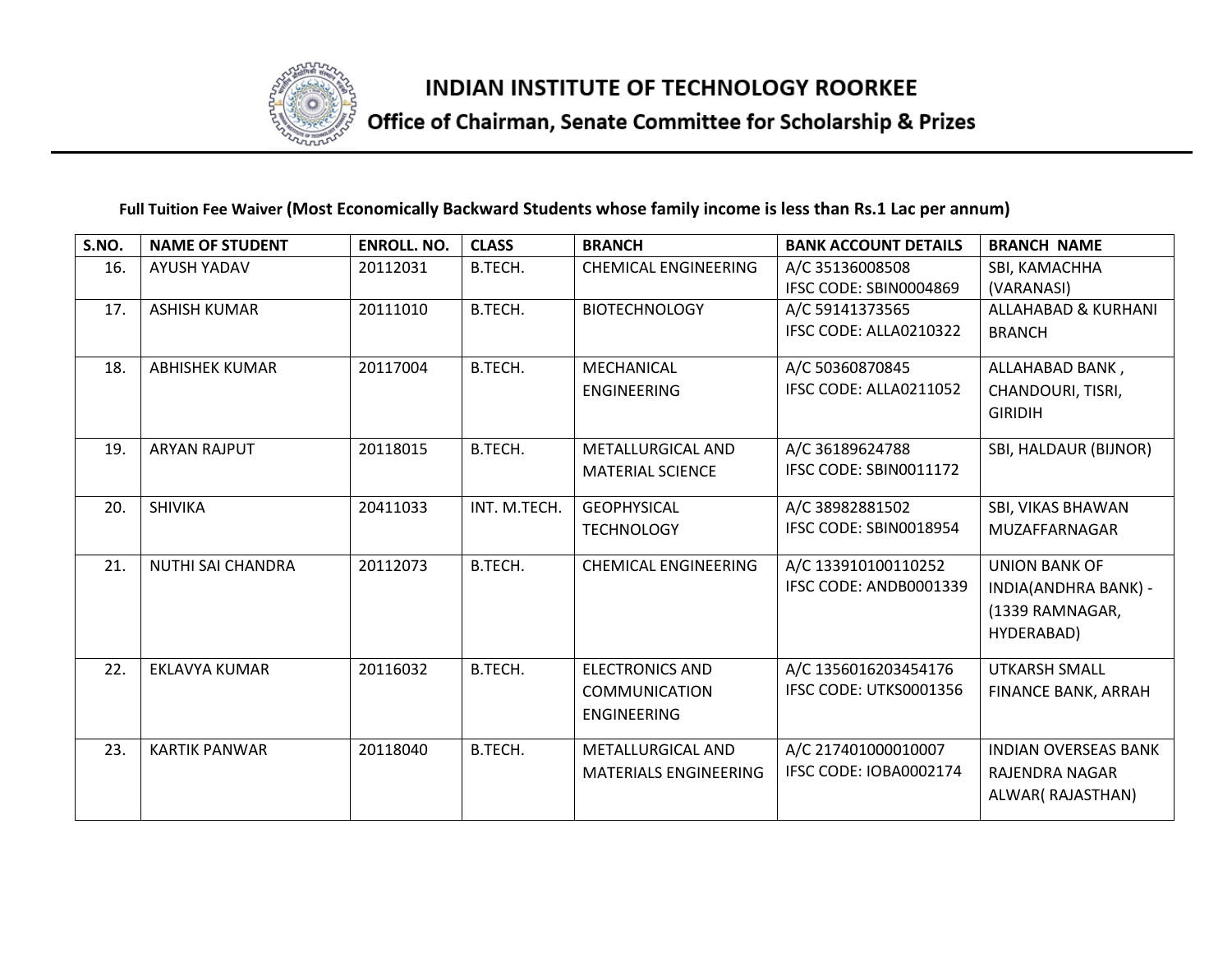

# Office of Chairman, Senate Committee for Scholarship & Prizes

| S.NO. | <b>NAME OF STUDENT</b> | <b>ENROLL, NO.</b> | <b>CLASS</b> | <b>BRANCH</b>              | <b>BANK ACCOUNT DETAILS</b> | <b>BRANCH NAME</b>   |
|-------|------------------------|--------------------|--------------|----------------------------|-----------------------------|----------------------|
| 24.   | HARSH CHAUHAN          | 20115037           | B.TECH.      | ELECTRICAL ENGINEERING     | A/C 39775395453             | SBI. BRANCH: JATPURA |
|       |                        |                    |              |                            | IFSC CODE: SBIN0018855      |                      |
| 25    | ABHISHEK KUMAR         | 20312001           | INT. M.SC.   | <b>APPLIED MATHEMATICS</b> | A/C 39852322408             | SBI, BRANCH- PHUSRO  |
|       |                        |                    |              |                            | IFSC CODE: SBIN0001235      | <b>BAZAAR</b>        |
|       |                        |                    |              |                            |                             |                      |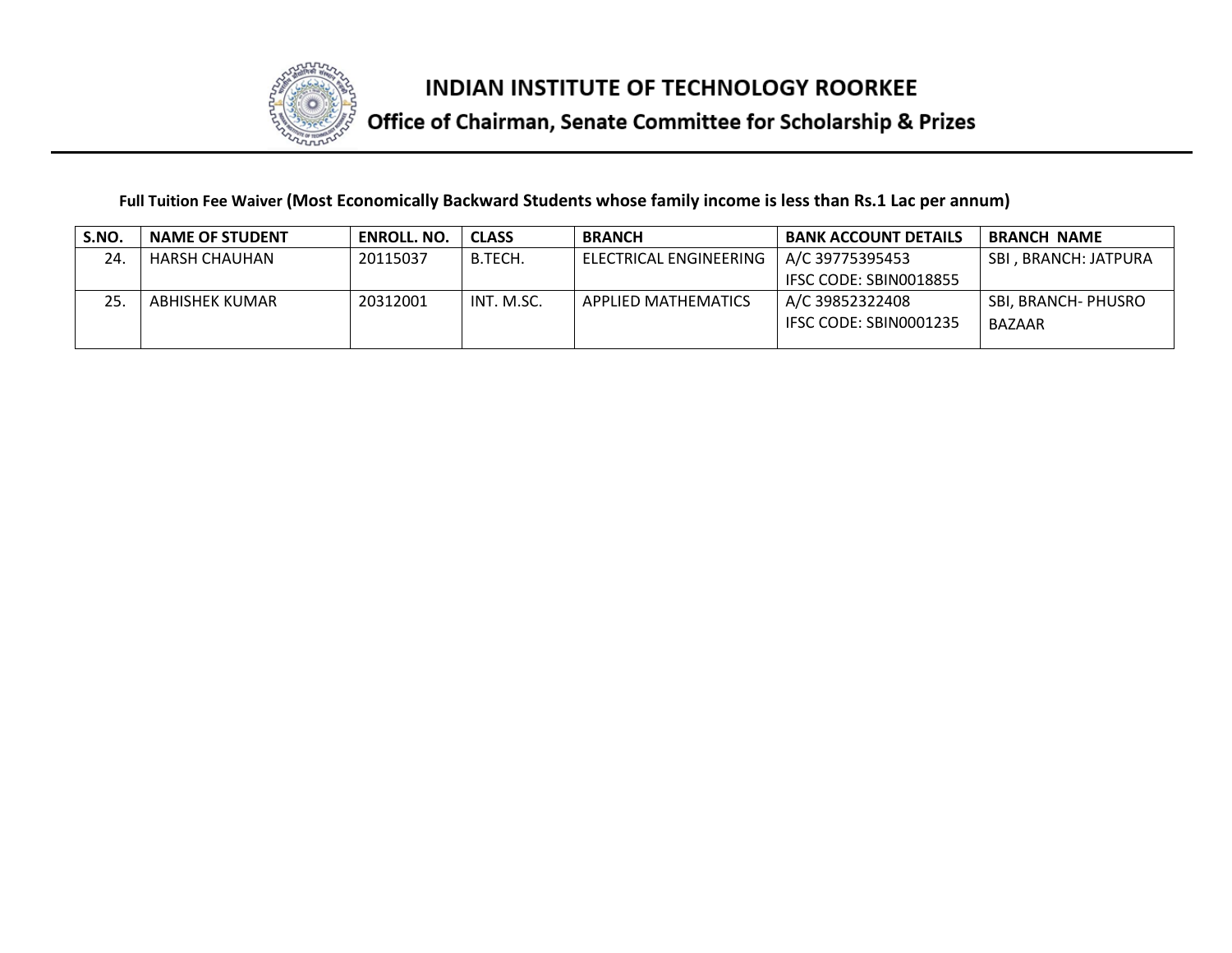

# Office of Chairman, Senate Committee for Scholarship & Prizes

| S.NO. | <b>NAME OF STUDENT</b>    | <b>ENROLL. NO.</b> | <b>CLASS</b> | <b>BRANCH</b>                | <b>BANK ACCOUNT DETAILS</b> | <b>BRANCH NAME</b>           |
|-------|---------------------------|--------------------|--------------|------------------------------|-----------------------------|------------------------------|
| 1.    | SONU GOYAL                | 20115146           | B.TECH.      | <b>ELECTRICAL</b>            | A/C 50100394907934          | <b>HDFC AND HASSANPUR</b>    |
|       |                           |                    |              | <b>ENGINEERING</b>           | IFSC CODE: HDFC0004465      | <b>BRANCH</b>                |
| 2.    | <b>ANTRIKSH GUPTA</b>     | 20113030           | B.TECH.      | <b>CIVIL ENGINEERING</b>     | A/C 50370290727             | <b>INDIAN BANK RAILWAY</b>   |
|       |                           |                    |              |                              | IFSC CODE: ALLA0210147      | ROAD MODINAGAR               |
| 3.    | NAMAN HARISH NASRA        | 20411020           | INT.         | <b>GEOPHYSICAL</b>           | A/C 4899001500005926        | PUNJAB NATIONAL              |
|       |                           |                    | M.TECH.      | <b>TECHNOLOGY</b>            | IFSC CODE: PUNB0489900      | <b>BANK, GAGAN CHOWK</b>     |
|       |                           |                    |              |                              |                             | <b>RAJPURA</b>               |
| 4.    | <b>VIVEK VIJAY LAHOLE</b> | 20119055           | B.TECH.      | <b>INDUSTRIAL AND</b>        | A/C 35704213943             | STATE BANK OF INDIA,         |
|       |                           |                    |              | <b>PRODUCTION</b>            | IFSC CODE: SBIN0000426      | <b>MEHKAR BRANCH</b>         |
|       |                           |                    |              | ENGINEERING                  |                             |                              |
| 5.    | <b>SHALU PANDEY</b>       | 20117115           | B.TECH.      | MECHANICAL                   | A/C 4047603278              | <b>CENTRAL BANK OF INDIA</b> |
|       |                           |                    |              | ENGINEERING                  | IFSC CODE: CBIN0284966      | CHAUHATTA, BIHAR             |
| 6.    | AARYAN RAAZ               | 20113002           | B.TECH.      | <b>CIVIL ENGINEERING</b>     | A/C 20438985275             | <b>STATE BANK OF</b>         |
|       |                           |                    |              |                              | IFSC CODE: SBIN0002991      | INDIA, PATORY                |
| 7.    | <b>SHABNAM KHAN</b>       | 20114085           | B.TECH.      | <b>COMPUTER SCIENCE AND</b>  | A/C 39754416151             | SBI, SECTOR-                 |
|       |                           |                    |              | ENGINEERING                  | IFSC CODE: SBIN0061201      | 28, FARIDABAD                |
| 8.    | <b>ARYAN DHIMAN</b>       | 20116018           | B.TECH.      | <b>ELECTRONICS AND</b>       | A/C 38521945111             | <b>SBI BASTI BRANCH</b>      |
|       |                           |                    |              | <b>COMMUNICATION</b>         | IFSC CODE: SBIN0018987      | <b>GAJRAULA</b>              |
|       |                           |                    |              | <b>ENGINEERING (4 YEARS)</b> |                             |                              |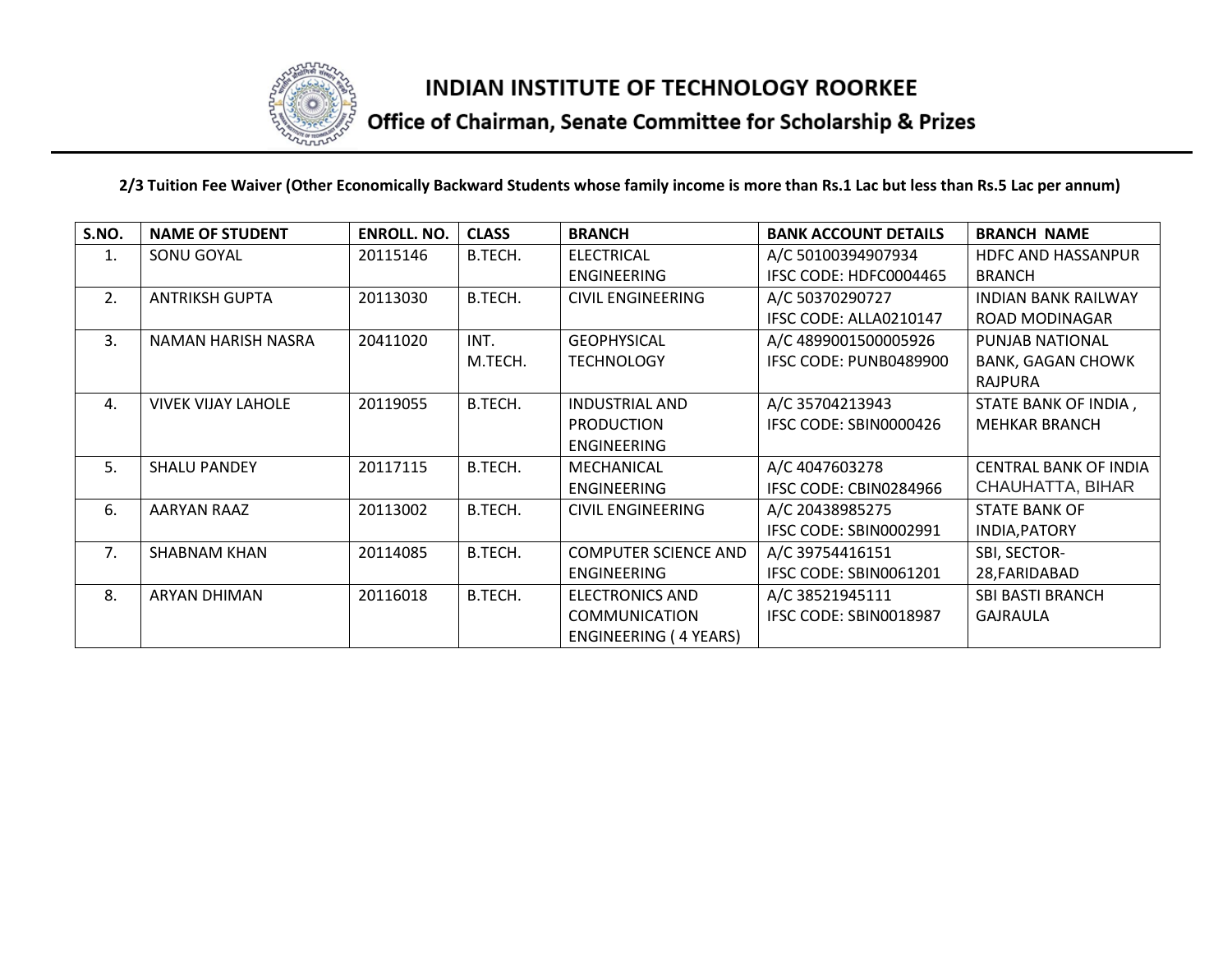

# Office of Chairman, Senate Committee for Scholarship & Prizes

| S.NO. | <b>NAME OF STUDENT</b> | <b>ENROLL. NO.</b> | <b>CLASS</b> | <b>BRANCH</b>               | <b>BANK ACCOUNT DETAILS</b>   | <b>BRANCH NAME</b>           |
|-------|------------------------|--------------------|--------------|-----------------------------|-------------------------------|------------------------------|
| 9.    | PRATEEK SHARMA         | 20116067           | B.TECH.      | <b>ELECTRONICS AND</b>      | A/C 39696329681               | STATE BANK OF INDIA,         |
|       |                        |                    |              | <b>COMMUNICATION</b>        | IFSC CODE: SBIN0016672        | PEHOWA CHOWK,                |
|       |                        |                    |              | <b>ENGINEERING</b>          |                               | KAITHAL                      |
| 10.   | <b>PARAS ARORA</b>     | 20115082           | B.TECH.      | <b>ELECTRICAL</b>           | A/C 9957000100020704          | PUNJAB NATIONAL              |
|       |                        |                    |              | <b>ENGINEERING</b>          | IFSC CODE: PUNB0995700        | BANK, BASANT VIHAR,          |
|       |                        |                    |              |                             |                               | ALWAR, RAJASTHAN             |
| 11.   | <b>ADITYA RAJPUT</b>   | 20117009           | B.TECH.      | MECHANICAL                  | A/C 62236652527               | <b>SBI KAMATHWADE</b>        |
|       |                        |                    |              | <b>ENGINEERING</b>          | IFSC CODE: SBIN0021196        | <b>NASHIK BRANCH</b>         |
| 12.   | <b>RISHABH LODHA</b>   | 20121020           | B.TECH.      | POLYMER SCIENCE AND         | A/C 45620100016945            | <b>BANK OF</b>               |
|       |                        |                    |              | <b>ENGINEERING</b>          | <b>IFSC CODE: BARBOVIREAS</b> | BARODA, VIRAR (EAST)         |
| 13.   | CHAKRALA SAIRAM        | 20114026           | B.TECH.      | <b>COMPUTER SCIENCE AND</b> | A/C 3863950890                | <b>CENTRAL BANK OF INDIA</b> |
|       |                        |                    |              | <b>ENGINEERING</b>          | IFSC CODE: CBIN0283543        | , MOHAN NAGAR                |
|       |                        |                    |              |                             |                               | <b>BRANCH</b>                |
| 14.   | <b>MOHIL KAPURIYA</b>  | 20112066           | B.TECH.      | <b>CHEMICAL ENGINEERING</b> | A/C 20501200354               | STATE BANK OF INDIA,         |
|       |                        |                    |              |                             | IFSC CODE: SBIN0060069        | RAJKOT-GUNDAWADI             |
| 15.   | VANDNA                 | 20112114           | B.TECH.      | <b>CHEMICAL ENGINEERING</b> | A/C 3326001700059419          | PUNJAB NATIONAL              |
|       |                        |                    |              |                             | IFSC CODE: PUNB0332600        | <b>BANK SIRSA</b>            |
| 16.   | PRAMOD KUMAR SAMOTA    | 20410021           | INT.         | <b>GEOLOGICAL</b>           | A/C 39761346150               | <b>SBI PALSANA</b>           |
|       |                        |                    | M.TECH.      | <b>TECHNOLOGY</b>           | IFSC CODE: SBIN0011313        |                              |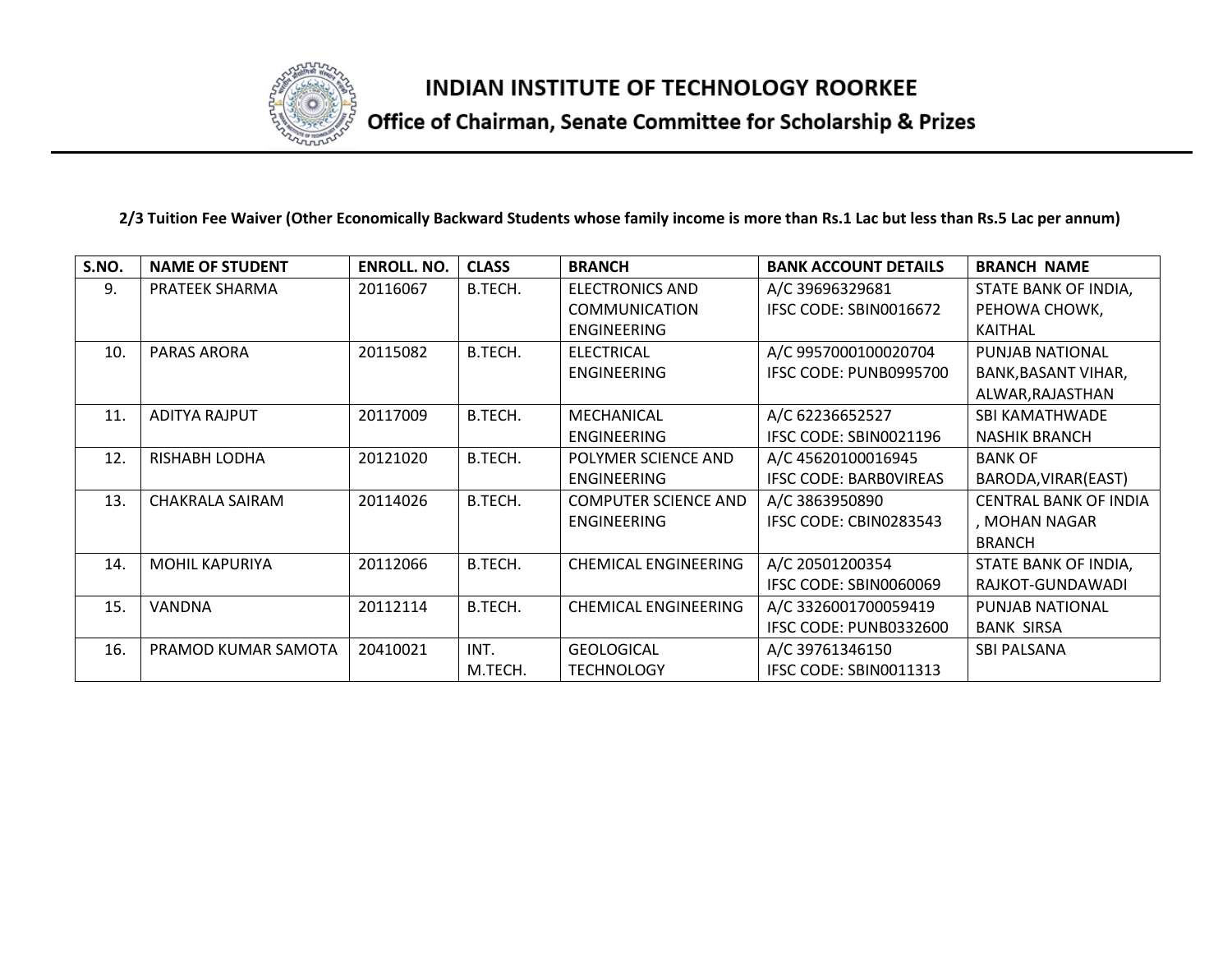

# Office of Chairman, Senate Committee for Scholarship & Prizes

| S.NO. | <b>NAME OF STUDENT</b> | <b>ENROLL. NO.</b> | <b>CLASS</b> | <b>BRANCH</b>            | <b>BANK ACCOUNT DETAILS</b> | <b>BRANCH NAME</b>         |
|-------|------------------------|--------------------|--------------|--------------------------|-----------------------------|----------------------------|
| 17.   | KINSHU KUMAR           | 20117070           | B.TECH.      | MECHANICAL               | A/C 72470100087647          | PNB, DAKSHIN BIHAR         |
|       |                        |                    |              | <b>ENGINEERING</b>       | IFSC CODE: PUNBOMBGB06      | <b>GRAMIN BANK, KURWA</b>  |
| 18.   | <b>SAHIL YADAV</b>     | 20117105           | B.TECH.      | MECHANICAL               | A/C 77020101008947          | PNB, SARVA HARYANA         |
|       |                        |                    |              | ENGINEERING              | IFSC CODE: PUNBOHGB001      | <b>GRAMIN BANK, SEEHMA</b> |
| 19.   | <b>MAYANK GARG</b>     | 20111025           | B.TECH.      | <b>BIOTECHNOLOGY</b>     | A/C 0729000101685577        | <b>PUNJAB NATIONAL</b>     |
|       |                        |                    |              |                          | IFSC CODE: PUNB0072900      | <b>BANK SARDHANA ROAD</b>  |
|       |                        |                    |              |                          |                             | <b>KANKER KHERA MEERUT</b> |
| 20.   | <b>HARSH PAL</b>       | 20117057           | B.TECH.      | <b>MECHANICAL</b>        | A/C 39606837410             | SBI, VIJAY NAGAR,          |
|       |                        |                    |              | <b>ENGINEERING</b>       | IFSC CODE: SBIN0011477      | GHAZIABAD, UTTAR           |
|       |                        |                    |              |                          |                             | PRADESH.                   |
| 21.   | <b>KRISH SHAH</b>      | 20311014           | INT. M.SC.   | <b>PHYSICS</b>           | A/C 39840189581             | SBI, PLATINA BULIDING      |
|       |                        |                    |              |                          | IFSC CODE: SBIN0019205      | <b>BKC</b>                 |
| 22.   | RITESH KUMAR GUPTA     | 20115113           | B.TECH.      | <b>ELECTRICAL</b>        | A/C 39710967982             | <b>STATE BANK OF INDIA</b> |
|       |                        |                    |              | ENGINEERING              | IFSC CODE: SBIN0031231      | <b>BANSWARA</b>            |
| 23.   | KUSHAGRA CHANDIYA      | 20113083           | B.TECH.      | <b>CIVIL ENGINEERING</b> | A/C 39843104480             | STATE BANK OF INDIA,       |
|       |                        |                    |              |                          | IFSC CODE: SBIN0006031      | <b>ORAI CITY</b>           |
| 24.   | <b>DISHA AGARWAL</b>   | 20115033           | B.TECH.      | <b>ELECTRICAL</b>        | A/C 6475101003051           | <b>CANARA BANK AGRA</b>    |
|       |                        |                    |              | ENGINEERING              | IFSC CODE: CNRB0006475      | <b>TRANS YAMUNA</b>        |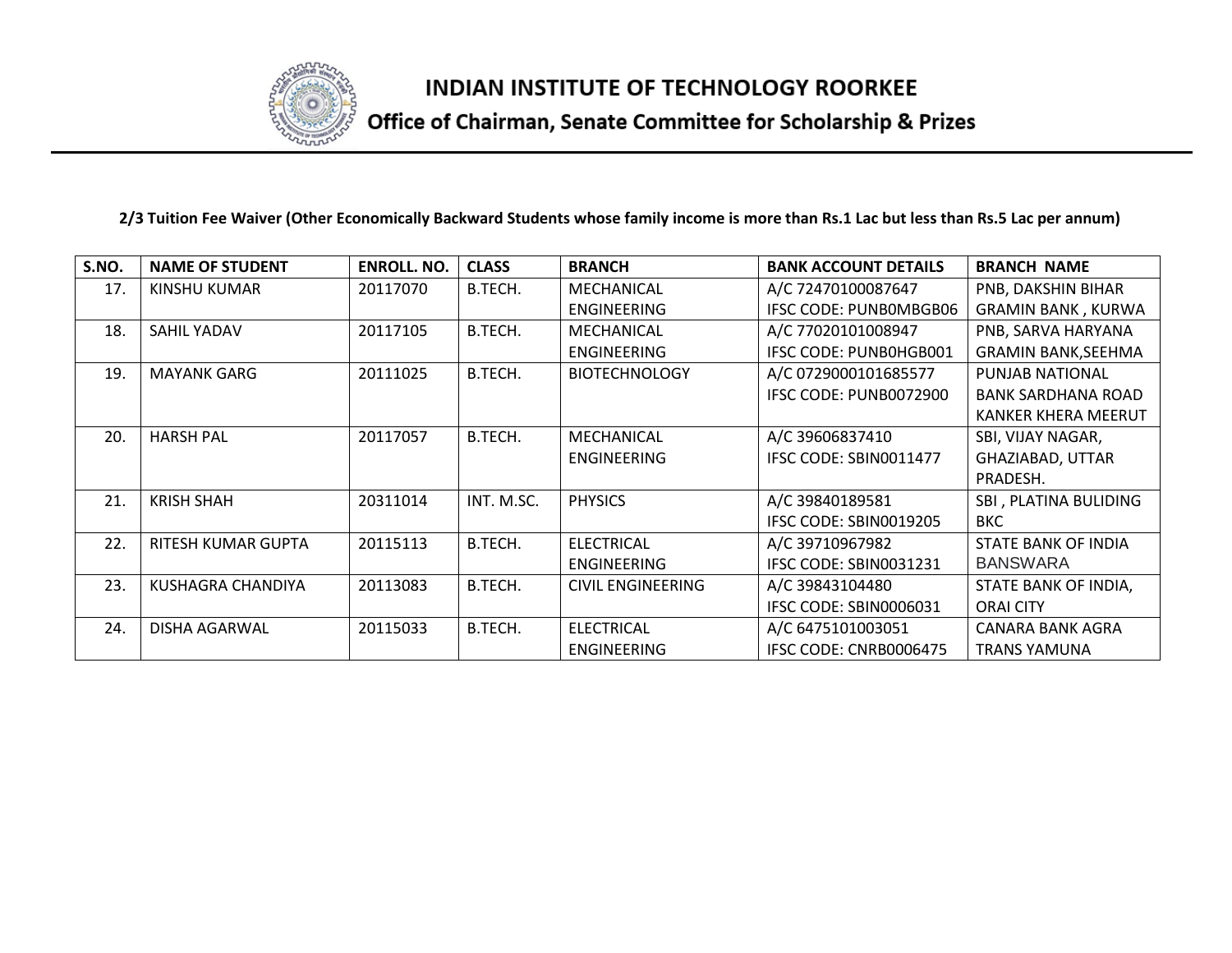

# Office of Chairman, Senate Committee for Scholarship & Prizes

| S.NO. | <b>NAME OF STUDENT</b> | <b>ENROLL, NO.</b> | <b>CLASS</b> | <b>BRANCH</b>               | <b>BANK ACCOUNT DETAILS</b> | <b>BRANCH NAME</b>            |
|-------|------------------------|--------------------|--------------|-----------------------------|-----------------------------|-------------------------------|
| 25.   | ANSHIKA CHOUDHARY      | 20112017           | B.TECH.      | <b>CHEMICAL ENGINEERING</b> | A/C 09311000012156          | PUNJAB AND SIND BANK          |
|       |                        |                    |              |                             | IFSC CODE: PSIB0020931      | SRI KARANPUR DISTT SRI        |
|       |                        |                    |              |                             |                             | <b>GANGA NAGAR</b>            |
| 26.   | <b>AYUSH RAJ</b>       | 20112029           | B.TECH.      | <b>CHEMICAL ENGINEERING</b> | A/C 39713070946             | <b>STATE BANK OF INDIA</b>    |
|       |                        |                    |              |                             | IFSC CODE: SBIN0015585      | <b>BANDWAR (15585)</b>        |
| 27.   | SACHIN MITTAL          | 20113132           | B.TECH.      | <b>CIVIL ENGINEERING</b>    | A/C 39709704696             | <b>SBI &amp; DISTT COURT,</b> |
|       |                        |                    |              |                             | IFSC CODE: SBIN0050436      | <b>NARNAUL</b>                |
| 28.   | <b>KUSHAL JINDAL</b>   | 20113084           | B.TECH.      | <b>CIVIL ENGINEERING</b>    | A/C 39698875345             | <b>SBI BANK SDC BARNALA</b>   |
|       |                        |                    |              |                             | IFSC CODE: SBIN0050656      | <b>BRANCH</b>                 |
| 29.   | <b>UJJWAL KUKRETI</b>  | 20119053           | B.TECH.      | PRODUCTION AND              | A/C 39860361469             | STATE BANK OF INDIA,          |
|       |                        |                    |              | <b>INDUSTRIAL</b>           | IFSC CODE: SBIN0017738      | <b>SECTOR 5</b>               |
|       |                        |                    |              | ENGINEERING                 |                             | VASHUNDHARA                   |
| 30.   | <b>KSHITIJ VIJAY</b>   | 20113080           | B.TECH.      | <b>CIVIL ENGINEERING</b>    | A/C 39853734330             | <b>STATE BANK OF INDIA</b>    |
|       |                        |                    |              |                             | IFSC CODE: SBIN0000127      | <b>MADHUBANI</b>              |
| 31.   | UTKARSH RAJ            | 20312039           | INT. M.SC.   | APPLIED MATHEMATICS         | A/C 3673374832              | <b>CENTRAL BANK OF</b>        |
|       |                        |                    |              |                             | IFSC CODE: CBIN0281054      | INDIA, BAHADURGANJ.           |
| 32.   | <b>KUMAR DEVESH</b>    | 20114047           | B.TECH.      | <b>COMPUTER SCIENCE AND</b> | A/C 1388101027208           | CANARA BANK,                  |
|       |                        |                    |              | <b>ENGINEERING</b>          | IFSC CODE: CNRB0001388      | <b>JAMSHEDPUR GOLMURI</b>     |
| 33.   | ADITYA SINGH JADON     | 20312004           | INT. M.SC.   | <b>APPLIED MATHEMATICS</b>  | A/C 2897101016584           | <b>CANARA BANK &amp;</b>      |
|       |                        |                    |              |                             | IFSC CODE: CNRB0002897      | <b>GWALIOR GOLA KA</b>        |
|       |                        |                    |              |                             |                             | <b>MANDIR</b>                 |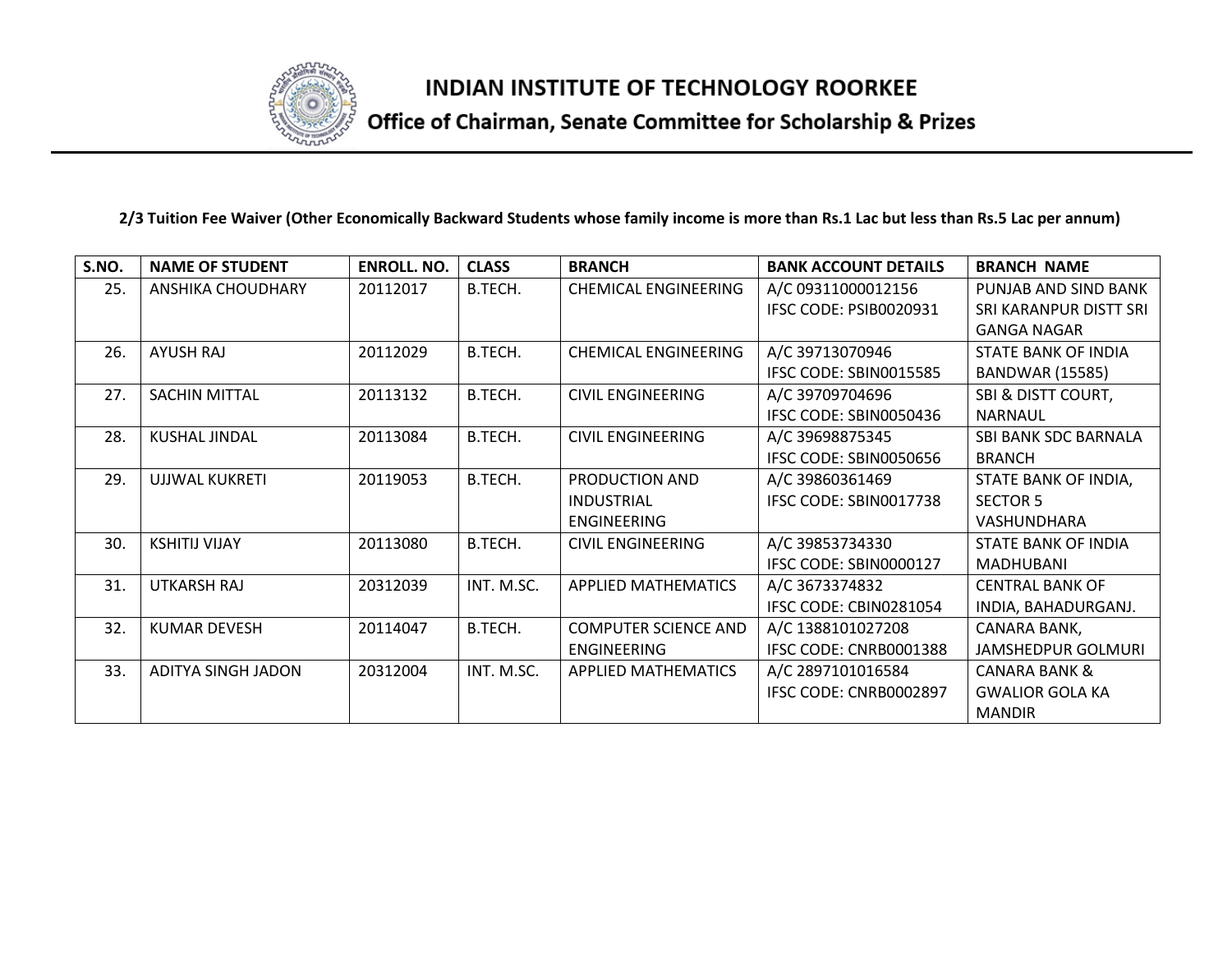

# Office of Chairman, Senate Committee for Scholarship & Prizes

| S.NO. | <b>NAME OF STUDENT</b> | <b>ENROLL. NO.</b> | <b>CLASS</b> | <b>BRANCH</b>              | <b>BANK ACCOUNT DETAILS</b> | <b>BRANCH NAME</b>            |
|-------|------------------------|--------------------|--------------|----------------------------|-----------------------------|-------------------------------|
| 34.   | ADARSH PRIYADARSHI     | 20411002           | INT.         | <b>GEOPHYSICAL</b>         | A/C 497310510003072         | <b>BANK OF INDIA, RAXAUL</b>  |
|       |                        |                    | M.TECH.      | <b>TECHNOLOGY</b>          | IFSC CODE: BKID0004973      |                               |
| 35.   | PULKIT DHARIWAL        | 20117095           | B.TECH.      | MECHANICAL                 | A/C 82742250057219          | <b>SYNDICATE BANK;</b>        |
|       |                        |                    |              | <b>ENGINEERING</b>         | IFSC CODE: SYNB0008271      | <b>ASAOTI VILLAGE &amp;PO</b> |
|       |                        |                    |              |                            |                             | <b>ASAOTI DIST PALWAL</b>     |
| 36.   | <b>NAVYUKT SINGH</b>   | 20113101           | B.TECH.      | CIVIL ENGINEERING          | A/C 39797512059             | STATE BANK OF INDIA,          |
|       |                        |                    |              |                            | IFSC CODE: SBIN0013057      | <b>DURGAPURA</b>              |
| 37.   | SAURABH KUMAR          | 20312035           | INT. M.SC.   | <b>APPLIED MATHEMATICS</b> | A/C 3965007576              | <b>CENTRAL BANK OF</b>        |
|       |                        |                    |              |                            | IFSC CODE: CBIN0284525      | INDIA, RAJEEV GANDHI          |
|       |                        |                    |              |                            |                             | <b>NAGAR</b>                  |
| 38.   | <b>ANIMESH SHARMA</b>  | 20113024           | B.TECH.      | <b>CIVIL ENGINEERING</b>   | A/C 517002010031711         | UNION BANK OF INDIA,          |
|       |                        |                    |              |                            | IFSC CODE: UBIN0551708      | <b>MISS HILLS SCHOOL</b>      |
|       |                        |                    |              |                            |                             | <b>BRANCH, PADAV</b>          |
|       |                        |                    |              |                            |                             | GWALIOR(MP)                   |
| 39.   | <b>DEEPAK SARANG</b>   | 20115027           | B.TECH.      | <b>ELECTRICAL</b>          | A/C 3863501209              | <b>CENTRAL BANK OF</b>        |
|       |                        |                    |              | <b>ENGINEERING</b>         | IFSC CODE: CBIN0280763      | INDIA, P.B.25 CLOTH           |
|       |                        |                    |              |                            |                             | <b>MARKET</b>                 |
| 40.   | RAJAT JAISWAL          | 20115103           | B.TECH.      | <b>ELECTRICAL</b>          | A/C 4101000100126253        | <b>PUNJAB NATIONAL</b>        |
|       |                        |                    |              | <b>ENGINEERING</b>         | IFSC CODE: PUNB0410100      | <b>BANK, SANT KABIR</b>       |
|       |                        |                    |              |                            |                             | <b>NAGAR</b>                  |
| 41.   | <b>PRANAV BARASKAR</b> | 20115092           | B.TECH.      | <b>ELECTRICAL</b>          | A/C 39728928069             | STATE BANK OF INDIA           |
|       |                        |                    |              | <b>ENGINEERING</b>         | IFSC CODE: SBIN0016095      | MANKAPUR, KORADI              |
|       |                        |                    |              |                            |                             | <b>ROAD</b>                   |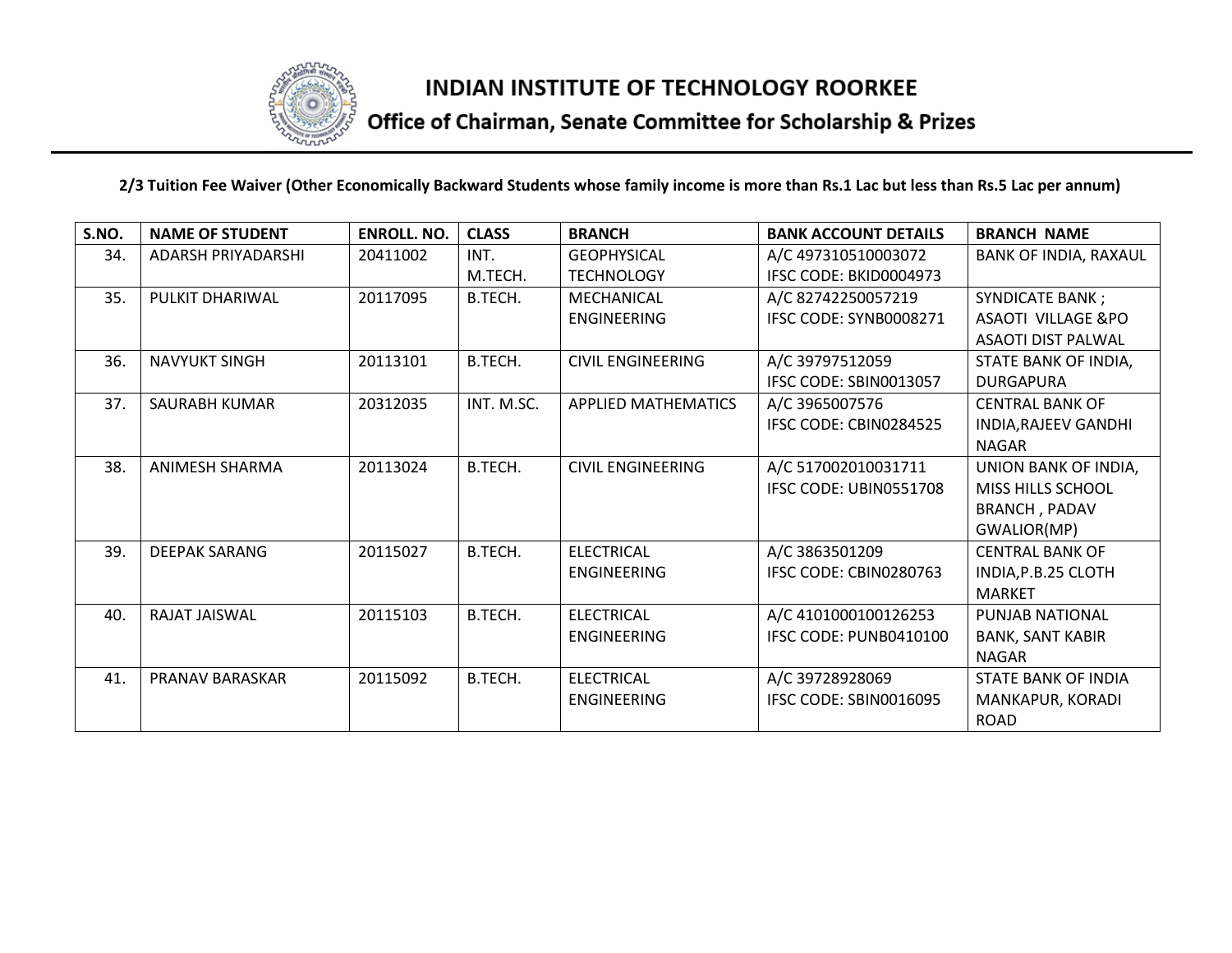

# Office of Chairman, Senate Committee for Scholarship & Prizes

| S.NO. | <b>NAME OF STUDENT</b> | <b>ENROLL, NO.</b> | <b>CLASS</b> | <b>BRANCH</b>            | <b>BANK ACCOUNT DETAILS</b> | <b>BRANCH NAME</b>      |
|-------|------------------------|--------------------|--------------|--------------------------|-----------------------------|-------------------------|
| 42.   | ROHIT MALAWAT          | 20118069           | B.TECH.      | METALLURGICAL AND        | A/C 50535434369             | ALLAHABAD BANK,         |
|       |                        |                    |              | MATERIALS ENGINEERING    | IFSC CODE: ALLA0212388      | <b>VIDHYADHAR NAGAR</b> |
| 43.   | <b>MOHIT SAINI</b>     | 20122026           | B.TECH.      | ENGINEERING PHYSICS      | A/C 32868069730             | STATE BANK OF INDIA &   |
|       |                        |                    |              |                          | IFSC CODE: SBIN0000702      | NAWAB GATE, BESIDE      |
|       |                        |                    |              |                          |                             | AKASHWANI RAMPUR,       |
|       |                        |                    |              |                          |                             | UTTAR PRADESH           |
| 44.   | SRISHTI AGGRAWAL       | 20122034           | B.TECH.      | ENGINEERING PHYSICS      | A/C 0204000101062417        | PNB, HODAL,             |
|       |                        |                    |              |                          | IFSC CODE: PUNB0020400      | FARIDABAD               |
| 45.   | <b>MONIKA GARG</b>     | 20116056           | B.TECH.      | <b>ELECTRONICS &amp;</b> | A/C 39830123633             | <b>SBI BAYANA</b>       |
|       |                        |                    |              | <b>COMMUNICATION</b>     | IFSC CODE: SBIN0061771      |                         |
| 46.   | AMAN DHANOTIYA         | 20113019           | B.TECH.      | CIVIL ENGINEERING        | A/C 39728680796             | <b>STATE BANK OF</b>    |
|       |                        |                    |              |                          | IFSC CODE: SBIN0030362      | INDIA, SHAMGARH         |
| 47.   | VAIBHAV MANDWARIYA     | 20113181           | B.TECH.      | <b>CIVIL ENGINEERING</b> | A/C 39514871818             | STATE BANK OF INDIA,    |
|       |                        |                    |              |                          | IFSC CODE: SBIN0030362      | <b>SHAMGARH</b>         |
| 48.   | DEV SRIVASTAVA         | 20111017           | B.TECH.      | <b>BIOTECHNOLOGY</b>     | A/C 2520108056218           | <b>CANARA BANK</b>      |
|       |                        |                    |              |                          | IFSC CODE: CNRB0002520      | KANKARBAGH              |